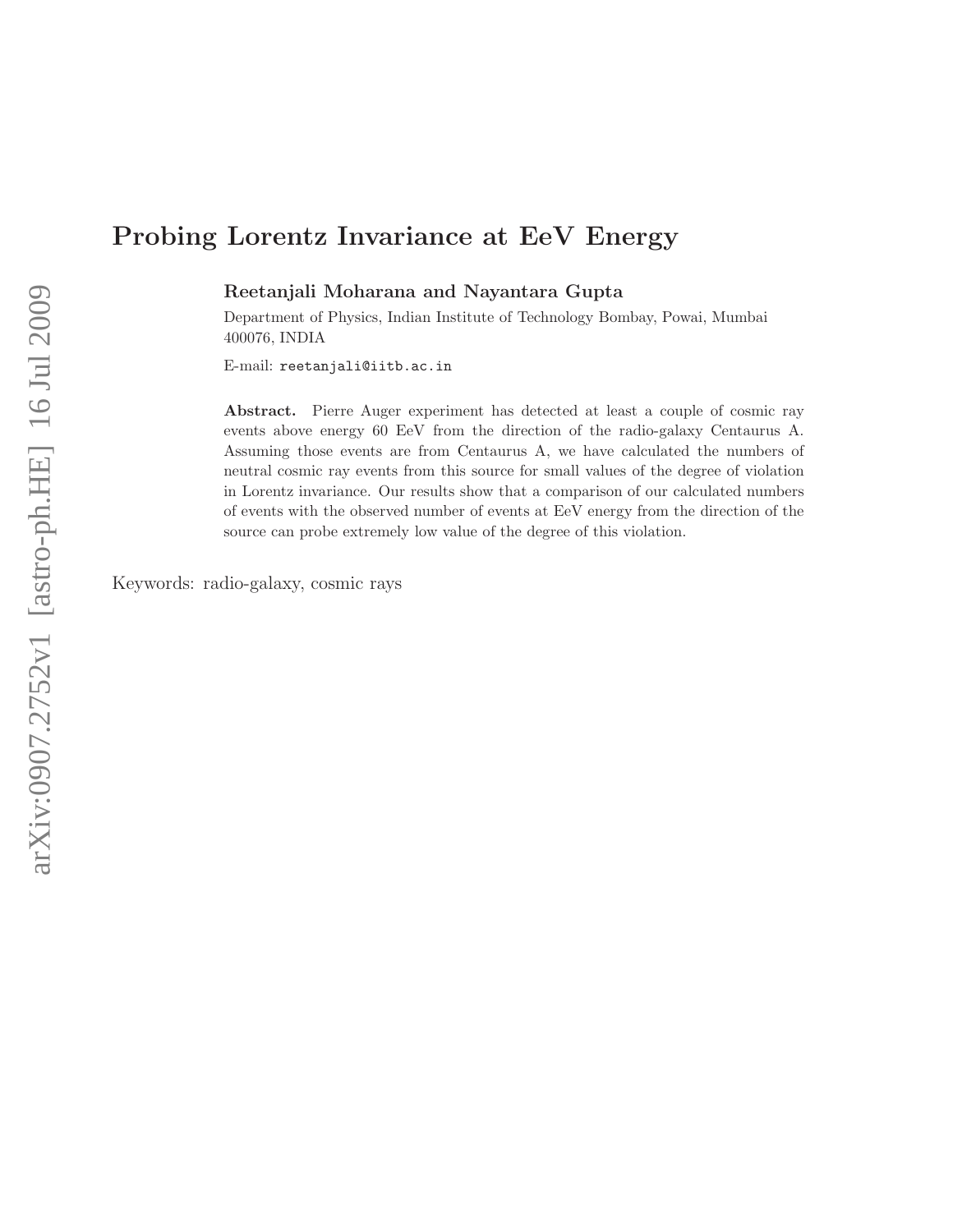## 1. Introduction

The cosmic ray data from Akeno Giant Air Shower Array (AGASA) [1], Fly's Eye [2], HiRes [3] and Pierre Auger [4] are helping us to understand the physics of the energetic cosmic ray particles coming from the outer space. The important questions to be addressed are, what are their origin, mechanisms of production, composition and how they propagate through the interstellar medium. Due to the low flux of cosmic rays at ultrahigh energies  $(>10^{17})$ eV large scale detectors have to operate for many years to collect significant amount of signals from the ultrahigh energy universe. The composition of the ultrahigh energy cosmic rays is quite unknown. So far it has been determined using the hadronic interaction models and extrapolating the values of the particle interaction cross sections measured at low energies to ultrahigh energies. Novel methods of determining the composition of ultra high energy cosmic rays is a topic active research [5]. The highest energy cosmic ray event of energy  $3.2 \times 10^{20}$ eV was detected by Fly's Eye experiment [6]. HiRes experiment, the upgraded version of Fly's Eye experiment, studied the highest energy cosmic rays in the energy range of  $2 \times 10^{17}$ eV to over  $10^{20}$ eV using the atmospheric fluorescence technique. They reported the presence of GZK (Greisen-Zatsepin-Kuzmin) [7] suppression in the spectrum which is due to the interaction of very high energy cosmic ray protons and nucleons with cosmic microwave background (CMB) photons.

The Pierre Auger Observatory (PAO) is designed to study cosmic rays with energies more than 1EeV. With its two sites in the two hemispheres this observatory is going to cover the entire sky. The northern site is going to be built in south east Colorado, USA. The southern site located in Mendoza, Argentina has 1600 water Cherenkov surface detector stations covering 3000  $km^2$  and 24 fluorescence telescopes to record air shower cascades produced by cosmic rays. Recently they have published results based on data taken between 1 January 2004 to 31 August 2007 [8]. Cosmic ray protons of energy more than 57EeV are expected to be deflected by only a few degrees due to the Galactic and intergalactic magnetic fields during their propagation. 27 events have been detected with energies more than 57EeV [9]. Out of these events 20 correlate with at least one of the 442 AGN (Active Galactic Nuclei) at distances less than 75Mpc. Their results are consistent with a GZK suppression in the cosmic ray spectrum. Their correlation studies with extragalactic sources imply that the cosmic ray flux is not isotropic. Either the AGN or other astrophysical objects with similar spatial distribution are generating the extreme energy cosmic rays. Two events correlate with radio galaxy Cen A within less than 3<sup>°</sup> and several lie in the vicinity of its radio lobe near the super galactic plane. 15 events can be correlated with Seyfert galaxies among the closest AGN. More observational and theoretical investigations are necessary to confirm the sites of extreme energy cosmic ray production. At lower energy the deflection of cosmic ray protons are expected to be much more. As a result it is difficult to trace their origin.

Inside the cosmic accelerators both protons and neutrons are expected to be present, as the shock accelerated relativistic protons will produce neutrons in various interactions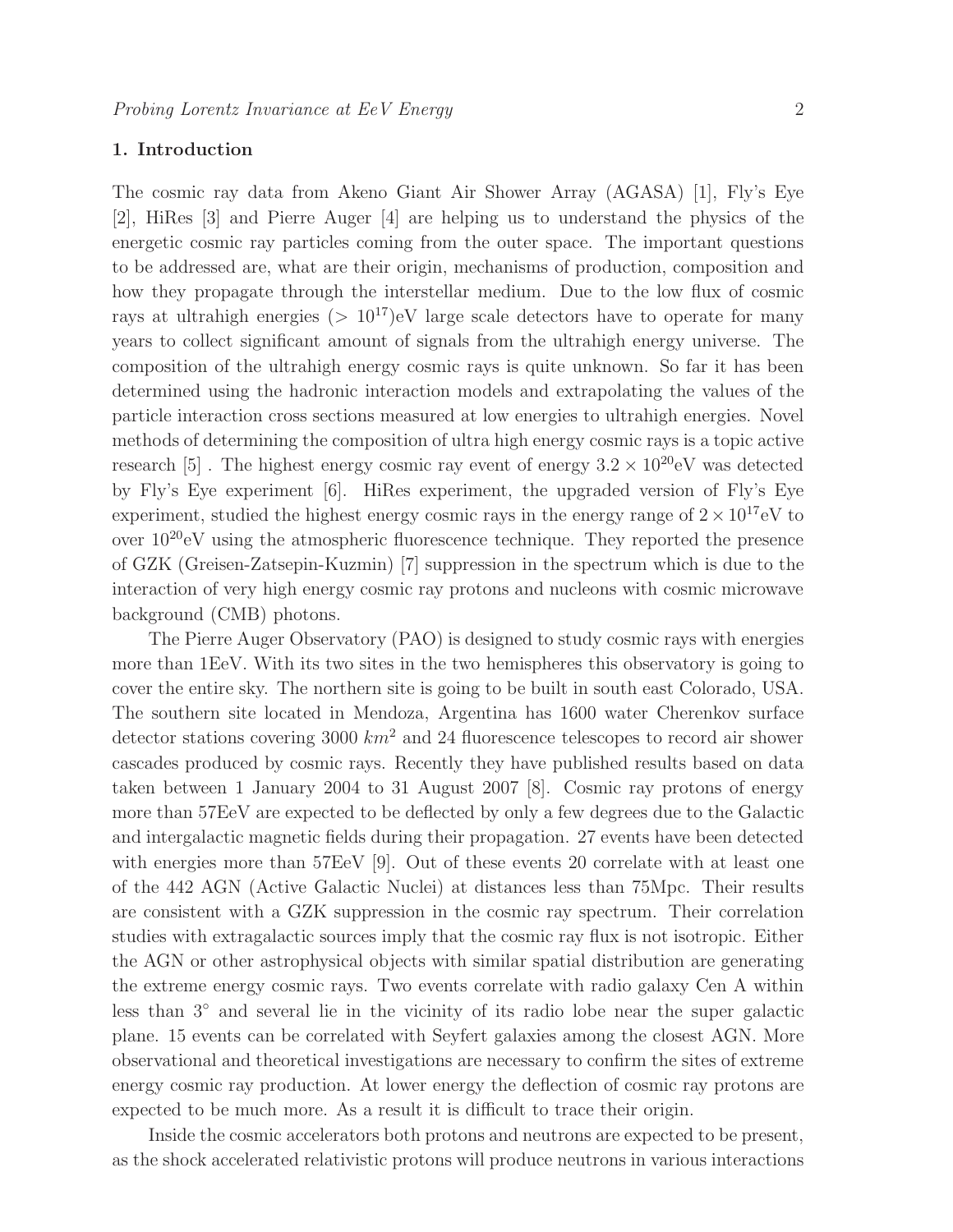like pp and  $p\gamma$ . Neutrons have a short lifetime and are not expected to reach the earth from distances of the order of 1 Mpc. However, a small violation in the Lorentz invariance (LI) can lead to the stability of neutrons above a certain energy [10, 11]. Also, protons become unstable and may decay to neutrons above a certain energy in this case. The prospect of exploring the possible minute violation in LI with energetic gamma ray and cosmic ray data has been studied in great detail by many physicists earlier [12, 13, 14, 15, 16, 17, 18, 19, 20, 21, 22, 23, 24, 25]. Even extremely tiny violations in LI can change the physics of cosmic rays drastically [26]. In the present work we have calculated the expected number of neutron events from the closest radiogalaxy Centaurus A (Cen A) in the EeV energy range for different degrees of violation in the LI. It is shown that by comparing the observed event rate with our results it is possible to probe an extremely small value of this violation.

#### 2. Violation in Lorentz Invariance (VLI)

We briefly mention about the formalism of VLI used in the present work. The details are discussed in the original paper [10]. The authors of this paper assumed different maximum attainable velocities (MAVs)  $c_a$  for different particles. The dispersion relation of the form  $E^2 = c_a^2$  $a_a^2 p^2 + m_a^2 c_a^4$  describes a particle of type a moving freely in the preferred frame. For the neutron decay  $(n \to p + e^- + \bar{\nu}_e)$  scenario the different MAVs for neutron, proton, electron and neutrino are  $c_n$ ,  $c_p$ ,  $c_e$ ,  $c_\nu$  respectively. Considering  $c_p = c_e = c_v = c \lt c_n$  (c is the speed of light) and using relativistic kinematics it is shown in [10] that neutron decay is forbidden above energy  $E_1$ , whose expression is given by

$$
E_1 = \sqrt{\frac{m_n^2 - (m_p + m_e)^2}{c_p^2 - c_n^2}} \simeq 2.7 \times 10^{19} \left[ \frac{10^{-24}}{\delta} \right]^{\frac{1}{2}} ev
$$
 (1)

Similarly protons become unstable  $(p \to n + e^+ + \nu_e)$  above energy  $E_2$ 

$$
E_2 \simeq \sqrt{\frac{m_n^2 - (m_p - m_e)^2}{c_p^2 - c_n^2}} \simeq 4.1 \times 10^{19} \left[ \frac{10^{-24}}{\delta} \right]^{\frac{1}{2}} ev
$$
 (2)

In the above expressions  $\delta = c_p - c_n$  denotes the extent of VLI. A small VLI can give rise to stable neutron events as neutrons do not decay and protons may decay to stable neutrons above energies  $E_1$  and  $E_2$  respectively.

#### 3. Cosmic Ray Source and Spectrum

Cen A (NGC 5128) is the most promising source for UHECRs detected by PAO . High flux of  $\gamma$ -rays with energy  $> 100$  GeV have been detected from Cen A [27, 28, 29, 30]. Previously H.E.S.S [31] experiment detected gamma rays above 190 GeV from this source. The flux had an upper limit of  $5.5 \times 10^{-12}$  cm<sup>-2</sup>s<sup>-1</sup>. This source was also observed earlier by EGRET [32] above 100MeV. Extrapolating the spectrum measured by EGRET with spectral index 2.4 above 190GeV one obtains photon flux comparable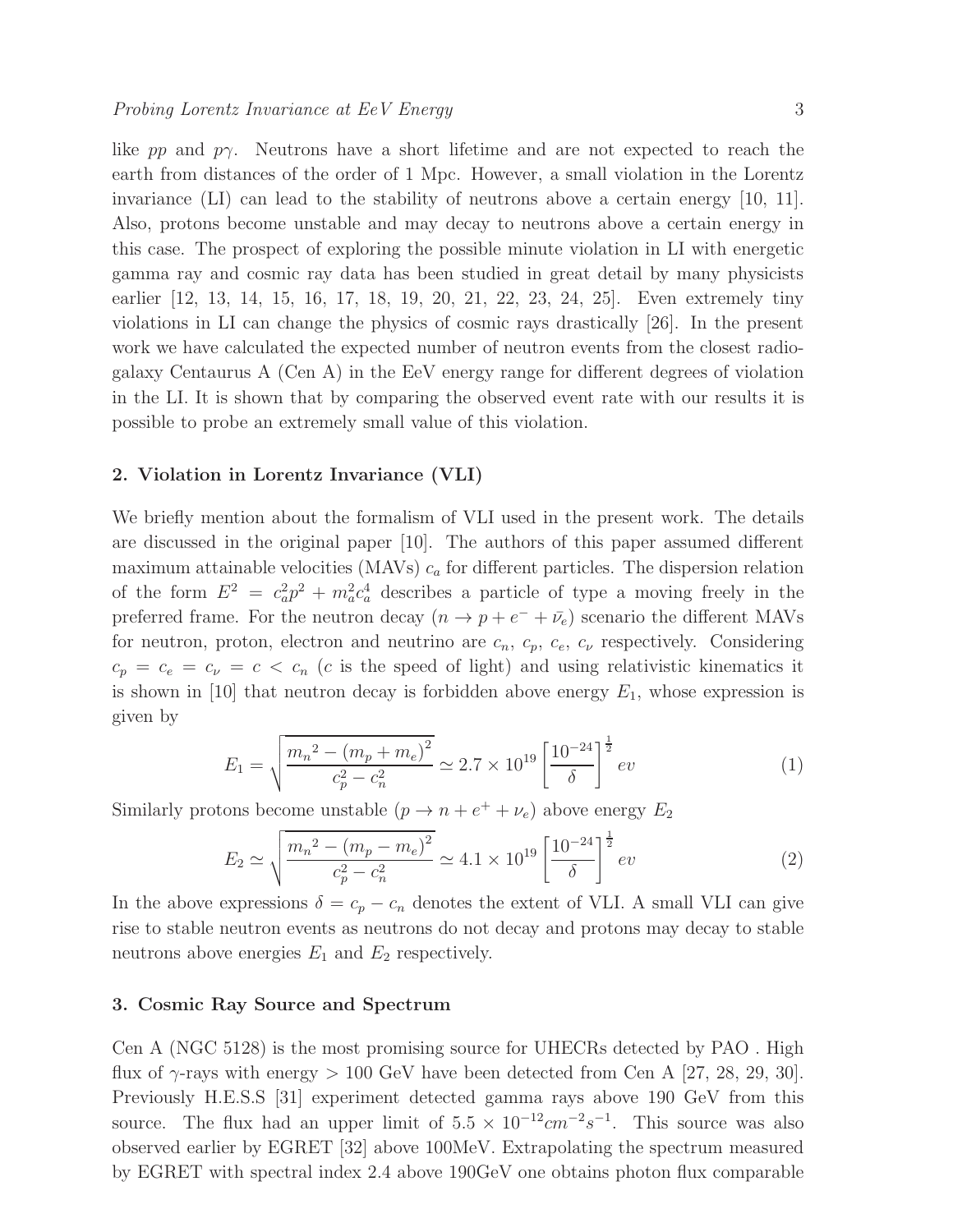to that measured by H.E.S.S. experiment. More observations have been carried out on Cen A in the recent past. H.E.S.S experiment has collected  $\gamma$ -ray data from Cen A above ~ 250 GeV [33]. The data can be fitted with photon index  $2.7 \pm 0.5_{stat} \pm 0.2_{sys}$ . Fermi Gamma Ray Space Telescope has measured the flux  $F \simeq 2.3 \times 10^{-7}$  ph cm<sup>-2</sup> s<sup>-1</sup> from this source above 100MeV. It is twice the flux measured by EGRET [32]. In the past few years the high energy particle emission from Cen A has been investigated in various papers [35, 36, 37, 38]. Here we have explored the possibility of probing VLI of the order of 10<sup>−</sup><sup>24</sup> at EeV energy with Cen A as a source of cosmic rays. Protons are expected to be shcok accelerated to very high energy inside this radio galaxy. Neutrons can be produced inside the source in proton proton or proton photon interactions. These particles decay in a short time. However, a small VLI can stop the neutrons from decaying. The stable neutrons would be detectable by PAO or other large scale cosmic ray detectors. The neutron flux (number of neutrons  $per\ m^2\ sec\ eV$ ) can be expressed as a power law in energy

$$
\frac{dN_n(E_n)}{dE_n} = A_n \epsilon_n E_n^{-\alpha_n} \tag{3}
$$

We have assumed a fraction  $\epsilon_n$  of the total proton flux is converted to neutron flux inside the source. These neutrons have energy more than  $E_1$  which is determined by the degree of violation  $\delta$  in LI. The shock accelerated protons may become unstable above a energy  $E_2$  due to VLI and give rise to neutrons. The neutron flux produced in this way is

$$
\frac{dN_n(E_n)}{dE_n} = A_n (1 - \epsilon_n) E_n^{-\alpha_n} \tag{4}
$$

We have used the total integrated exposure [36] to calculate the number of neutron events expected in PA detector. The integrated exposure of PAO is  $\Xi = 9000$  km<sup>2</sup> yr sr during  $1^{st}$  Jan 2004 to  $31^{st}$  Aug 2007. For a point source exposure per steradian  $(\Xi/\Omega_{60})$  has been used where  $\Omega_{60} = \pi$  sr. The relative exposure due to the angle of declination  $-47°$  is  $\omega_s \simeq 0.64$  for Cen A. PAO has detected 2 events above 60 EeV from the direction of Cen A. We have normalised the cosmic ray flux from the source using these two events. With different values of cosmic ray spectral index  $\alpha_n$  and neutron production efficiency  $\epsilon_n$  the expected numbers of neutron events above the threshold energy  $E_1$  have been calculated. The cosmic ray flux is not significantly attenuated during propagation due to interactions of neutrons with the photon background as Cen A is only 3.8 Mpc away. Charged cosmic ray particles will be deflected in all directions by the Galactic and extragalactic magnetic fields. These magnetic fields are not known to us very well. One may try to estimate the deflections of cosmic rays assuming the field remains unchanged over a certain length. The angle of deflection in the Galactic magnetic field of strength of the order of a few  $\mu$ G with a coherence length of order ∼ 1 kpc may be expressed as

$$
\theta_1 \simeq 2.7^\circ \frac{60 \text{ EeV}}{E} \left| \int_0^D \left( \frac{\text{dx}}{\text{kpc}} \times \frac{\text{B}}{3 \mu \text{G}} \right) \right| \tag{5}
$$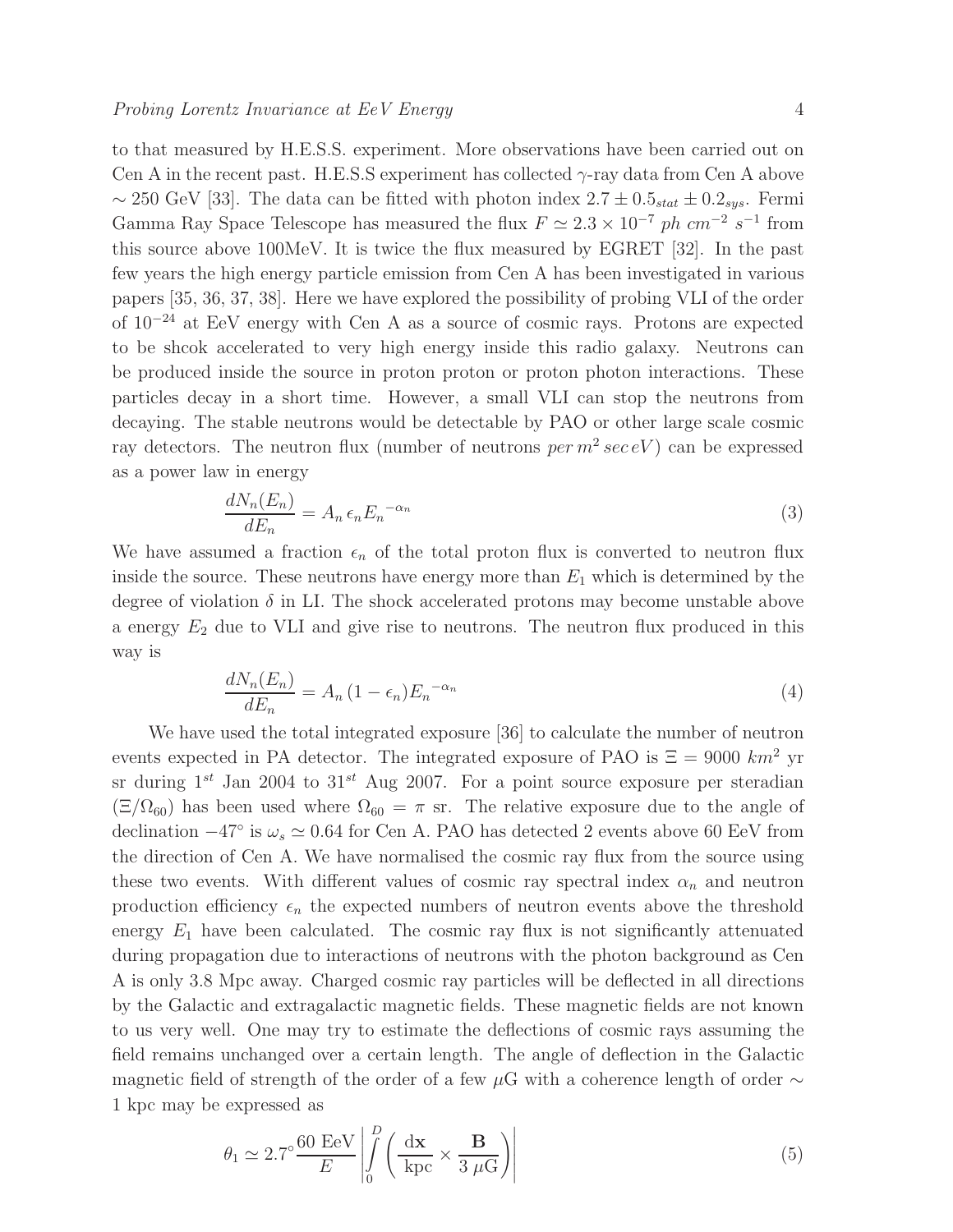

Figure 1. Deflection angles of protons in Galactic and extragalactic magnetic fields denoted by  $\theta_1$  and  $\theta_2$ 

where the total distance traversed D is about 20 kpc [39]. We have assumed  $B = 0.36 \mu$ G in drawing Fig.1. The root-mean-square deviation  $\theta_2$  due to intergalactic magnetic field  $(B_{rms} \sim 1 nG)$ , coherence length  $L_c \sim 1 Mpc$  travelling a distance  $D = 3.8 Mpc$  is shown in Fig.1. using the expression given below.

$$
\theta_2 \approx 4^{\circ} \frac{60 \text{ EeV}}{E} \frac{B_{rms}}{10^{-9} \text{G}} \sqrt{\frac{D}{100 \text{ Mpc}}} \sqrt{\frac{L_c}{1 \text{ Mpc}}} \tag{6}
$$

At EeV energy the protons will be deflected by large angles as one can see from Fig.1. As a result the proton background (from all sources including Cen A) to the neutron events from Cen A at this energy is expected to be isotropic. The number of neutrons expected in PAO from the direction of Cen A above energy  $E_1$  is

$$
N_1 = A_n \epsilon_n \frac{\Xi \,\omega_s}{\Omega_{60}} \int_{E_1}^{\infty} E_n^{-\alpha_n} dE_n \tag{7}
$$

Above energy  $E_2$  the number of neutrons from decaying protons is expected to be

$$
N_2 = A_n (1 - \epsilon_n) \frac{\Xi \omega_s}{\Omega_{60}} \int_{E_2}^{\infty} E_n^{-\alpha_n} dE_n \tag{8}
$$

The total numbers of neutron events  $(N_1 + N_2)$  from Cen A expected in PAO during 1 January 2004 to 31 August 2007 have been plotted in Fig.2. A variation in  $\delta$  leads to variations in  $E_1$  and  $E_2$ . Fig.3. shows the variation in  $\delta$  with  $E_1$ .

#### 4. Detectability of Neutron Events

Fig.2. shows the number of neutron events expected above energy  $E_1$  in PAO from Cen A for the integrated exposure  $(9000/\pi)km^2yr$ . Above 25EeV energy a few neutron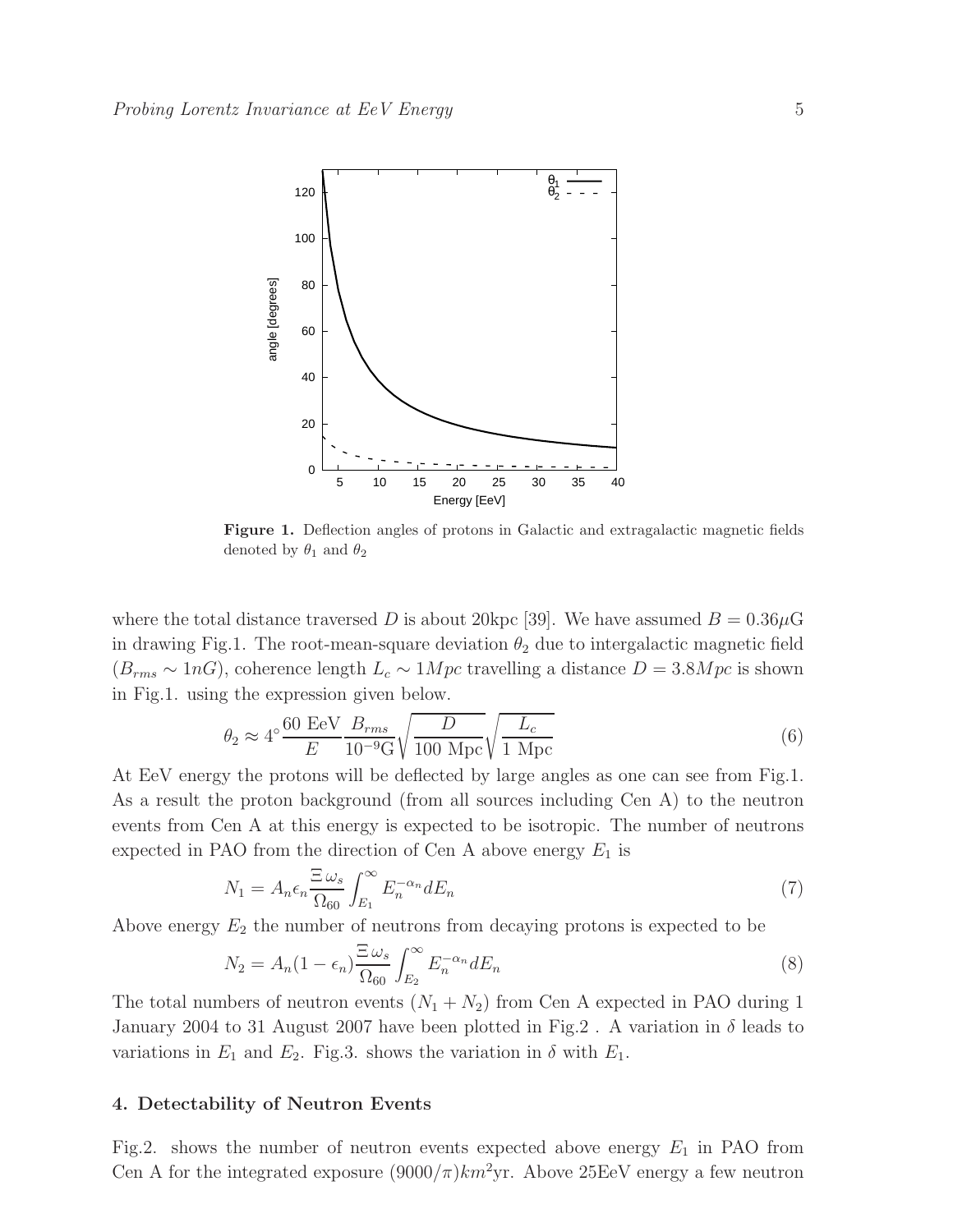

Figure 2. Figure shows number of neutrons predicted from Cen A for different values of  $\epsilon_n$ 



**Figure 3.** Figure shows variation in  $\delta$  with  $E_1$ 

events are expected from this source.  $E_1 = 25 \text{EeV}$  corresponds to  $\delta = 10^{-24}$ . More neutron events can be collected for longer duration of observation. Hence, it is possible to probe very small values of  $\delta$ . In Fig.4 the background cosmic ray flux from the direction of the source within an area of  $3° \times 3°$  has been compared with the neutron flux from the source. The neutron flux is higher than the background above 5EeV, hence it is easy to detect whether there is any excess of events from the direction of Cen A. Here it is important to discuss about the various possibilities. The two events correlated within 3◦ of Cen A may have a different origin. Our analysis does not depend on the type of the source. If the Galactic magnetic field in the vicinity of the sun is less than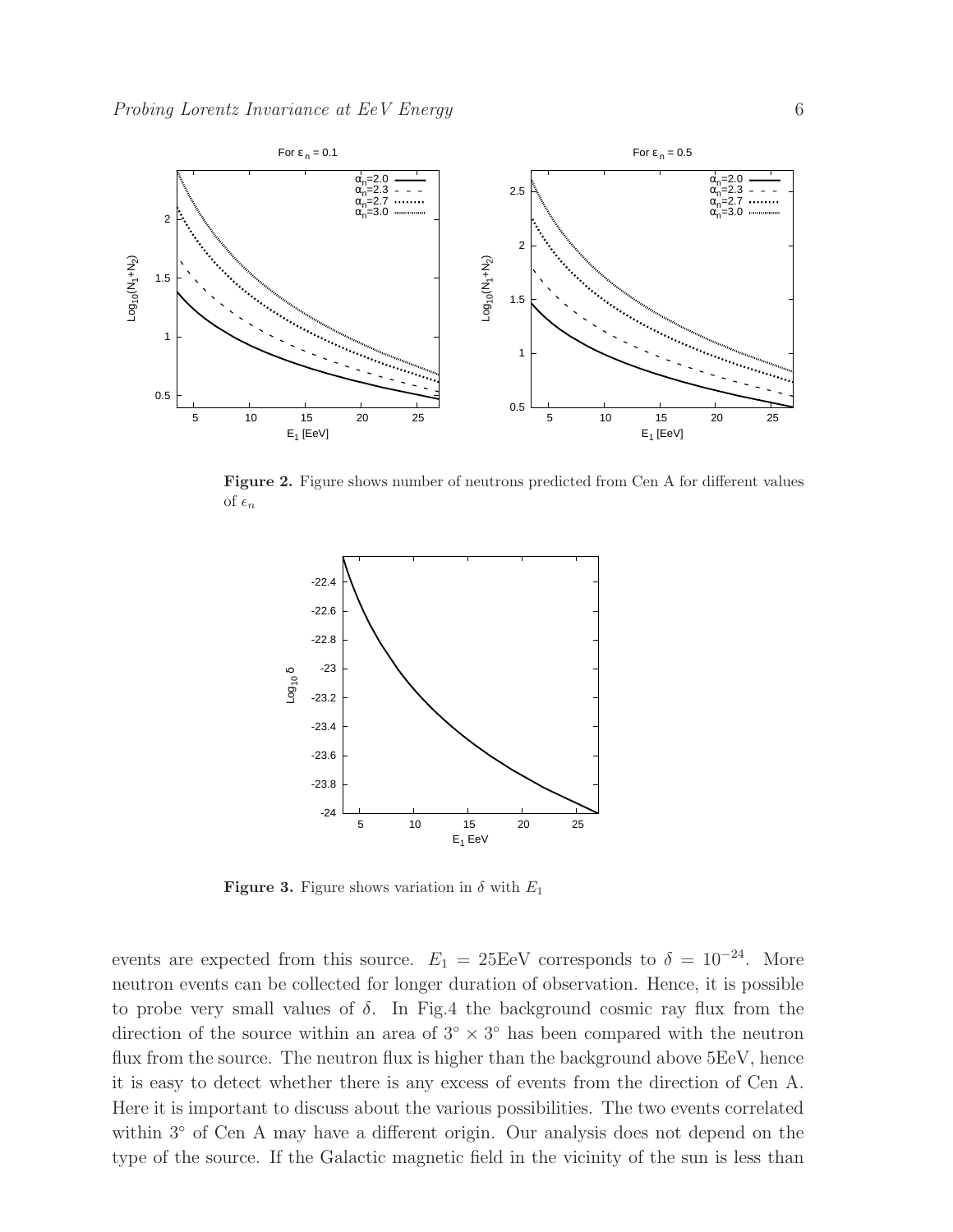

Figure 4. The cosmic ray flux from PAO [41] within  $3^\circ \times 3^\circ$  of Cen A (denoted by square points) has been compared with neutron flux (different line styles used for different spectral indices) from this source

 $0.24\mu$ gauss [40] such correlation of events is possible even with protons. The positional accuracy of PAO for UHECR events is less than  $0.6^{\circ}$ . The observed neutron events should be coming from within this angle from their origin. The anisotropy observed in the direction of Cen A extends to 20◦ . Detection of a large number of neutron events within 1<sup>°</sup> of Cen A can confirm whether there is a small VLI at EeV energy.

### 5. Conclusion

We have discussed about a possibility of probing small values of VLI at EeV energy using large scale cosmic ray detectors. The two events detected within 3<sup>°</sup> of Cen A have been used to normalise the cosmic ray flux from the direction of Cen A. In future if more cosmic ray sources are identified close to us then they can be used to probe VLI in the same way. A large number of neutron events within 1◦ of the source would be a signature of VLI at EeV energy.

## 6. Acknowledgement

We thank the anonymous referee for constructive comments.